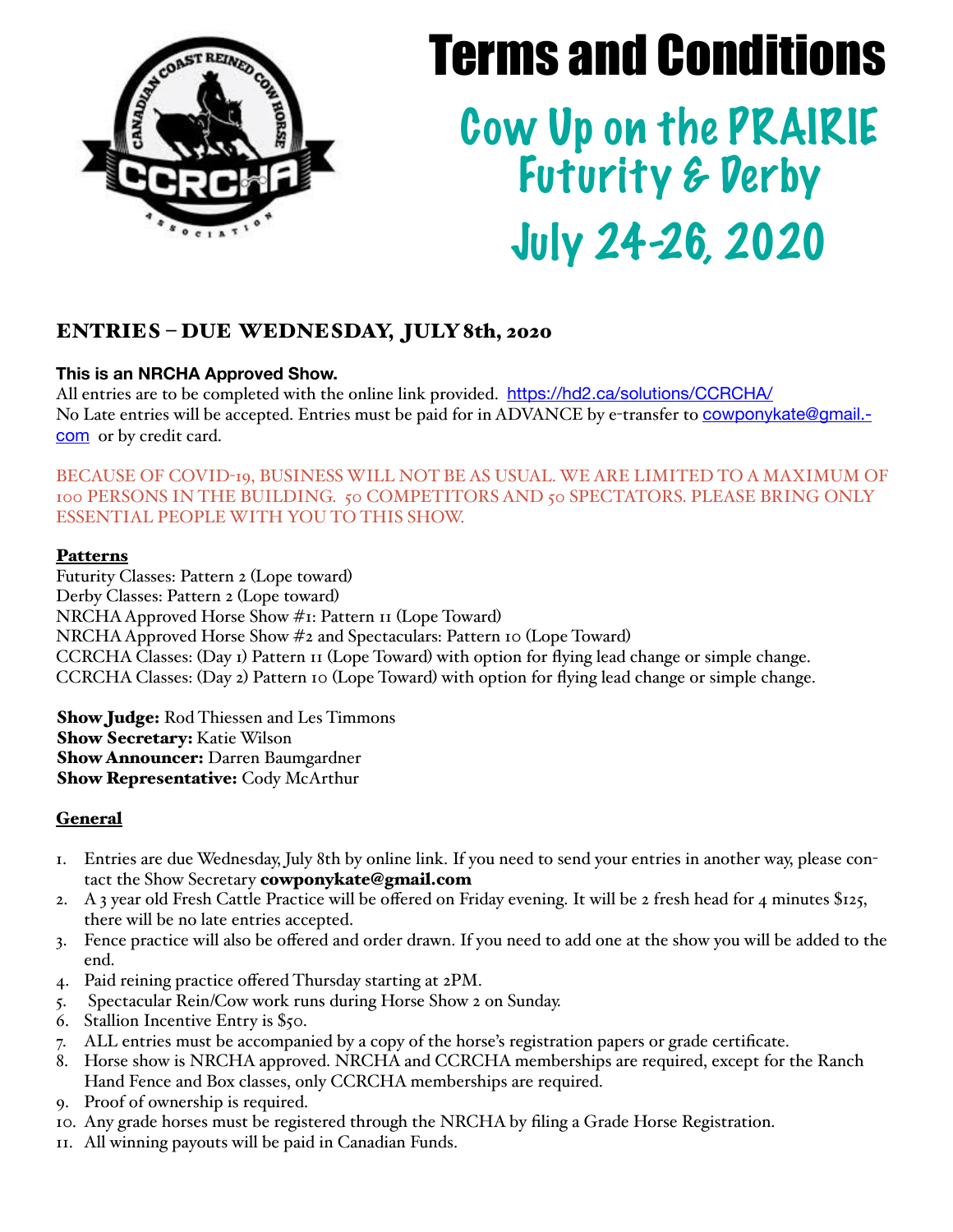- 12. By submitting an entry, in any format, the contestant acknowledges that they meet the criteria to compete in the classes entered according to the guidelines set forth in the NRCHA rulebook.
- 13. ALL NRCHA rules apply, including equipment limitations in each class.
- 14. STALLING: Stalling is available as a flat weekend rate from Thursday night to Sunday of the show weekend for \$130. Additional early stalling (Wednesday night) will be available for \$35.00, however, all arenas will be closed for use until Thursday afternoon.

#### Limited Aged Events:

Futurity is for 3 year olds to be shown in a snaffle bit.

**Derby** is for 4  $\&$  5 year olds to be shown in a snaffle bit or hackamore.

Non Pro Limited Derby is for horses4-6 years old to be shown in snaffle or hackamore. ALL NRCHA Rules apply.

## Spectaculars:

**Open Bridle Spectacular:** This is a 3 part class with herd work, rein work and cow work. Open to horses of any age, to be ridden in an approved bit. Reins with romal required. Only one hand may be used on the reins and hands must not be changed. All NRCHA rules apply.

Non Pro Bridle Spectacular: This is a 3 part class with herd work, rein work and fence work. Open to approved non-pro riders. Horses can be any age, to be ridden in an approved bit. Reins with romal required. Only one hand may be used on the reins and hands must not be changed. You must be the owner of record on registration papers. All NRCHA rules apply.

Non Pro Limited Spectacular: This is a 3 part class with herd work, rein work and boxing cow work. Open to approved non-pro riders. Horses can be any age, to be ridden in age appropriate head gear. You must be the owner of record on registration papers. All NRCHA rules apply. Rider must meet the NRCHA Non Pro Limited criteria.

**Open Two Rein Spectacular:** This is a 3 part class with herd work, rein work and fence work. Open to horses of any age that have not shown in the bridle down the fence in any judged classes or events with the exception of horse sales, prior to November 16th of the current show year. These horses can be shown only one year in this class. A horse may be shown in the two rein equipment for one year only regardless of the class it is shown in. The rider must use an approved bit in accordance with NRCHA Rule 5.2 with an approved bosal in accordance with NRCHA Rule 5.4 and 5.5 underneath the bridle.

Non Pro Two Rein Spectacular: This is a 3 part class with herd work, rein work and fence work. All rules apply of the Open Two Rein class, however, this class is open to any rider who qualifies as a Non Pro.

Youth Spectacular: This is a 3 part class with herd work, rein work and cow work. Open to horses of any age, to be ridden in age appropriate head gear. All NRCHA rules apply. Open to riders 18 years of age and under as of November 16th of the current show year. For safety reasons, Youth are not permitted to show stallions in any Youth class.

## Horse Show Classes:

**Open Two Rein Class:** Rein/fence class. Open to horses of any age that have not shown in the bridle down the fence in any judged classes or events with the exception of horse sales, prior to November 16th of the current show year. These horses can be shown only one year in this class. A horse may be shown in the two rein equipment for one year only regardless of the class it is shown in. The rider must use an approved bit in accordance with NRCHA Rule 5.2 with an approved bosal in accordance with NRCHA Rule 5.4 and 5.5 underneath the bridle.

Non Pro Two Rein: All rules apply of the Open Two Rein class, however, this class is open to any rider who qualifies as a Non Pro.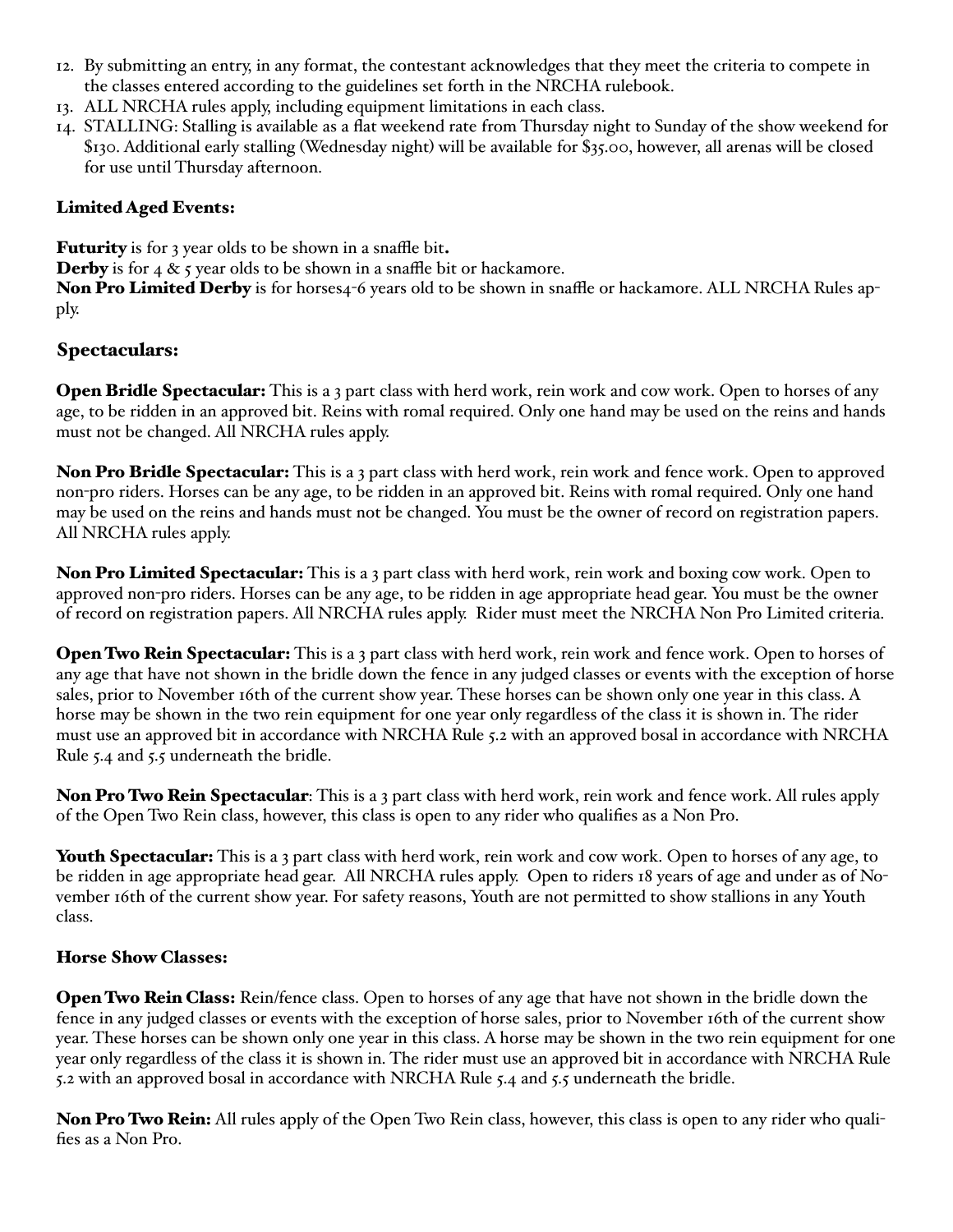Open Hackamore: Rein/fence class. Open to horses 5 years of age and under as of January 1st of current show year that have never been shown in a bridle or two rein down the fence at any judged classes or events with the exception of horse sales and National High School Rodeo events. Horses will be shown in the Hackamore and the rider shall use closed reins. Two hands must be used on the reins. All NRCHA rules apply.

Non Pro Hackamore: All rules apply of the Open Hackamore class, however, this class is open to any rider who qualifies as a Non Pro.

Youth Fence: Rein and fence work, open to riders 18 years of age and under as of November 16th of the current show year. For safety reasons, Youth are not allowed to show stallions in any Youth class. Open to horses of any age, to be ridden in age appropriate head gear. All NRCHA rules apply.

Youth Limited: Rein/Box class. Open to riders 18 years of age and under as of November 16th of the current show year. Riders cannot have earned more than \$750 in fence work classes at any judged classes or events with the exception of horse sales. Riders shall be ineligible for the class upon the meeting the \$750 earnings limitation after an event. Youth may not show stallions in Youth classes for safety reasons Youth Bridle and Youth Limited classes may not run concurrently with any other classes. Open to horses of any age, to be ridden in an approved bit. Reins with romal required. Only one hand may be used on the reins and hands must not be changed. All NRCHA rules apply.

Youth 13 & Under: Open to riders 13 years of age and under as of November 16th of the current show year. This cannot be entered as standalone class; riders must be entered in the Youth Limited or Youth Bridle. Non Pro Limited: Rein/Box class. Open to horses of any age to be shown in age appropriate head gear. Horses 6 and under are to be shown in a snaffle bit or hackamore, two handed. Horses 7 and up are to be shown one handed in a bridle and romal reins. All NRCHA rules apply.

**1k Non Pro Limited:** Open to approved Non Pro riders who have not earned more than \$1,000 in lifetime earnings and who comply with all Non Pro eligibility rules, with the exception of the 2.1.12 ownership rule. (See Non Pro eligibility rules.) Horses 6 and under are to be shown in a snaffle bit or hackamore, two handed. Horses 7 and up are to be shown one handed in a bridle and romal reins. All NRCHA rules apply. May run concurrent with Non Pro Limited.

5k Non Pro Limited: Open to approved Non Pro riders who have not earned more than \$5,000 in lifetime earnings and who comply with all Non Pro eligibility rules, with the exception of the 2.1.12 ownership rule. (See Non Pro eligibility rules.) Horses 6 and under are to be shown in a snaffle bit or hackamore, two handed. Horses 7 and up are to be shown one handed in a bridle and romal reins. All NRCHA rules apply. May run concurrent with Non Pro Limited.

Open Bridle: Rein/Fence Class. Open to horses of any age, to be ridden in an approved bit. Reins with romal required. Only one hand may be used on the reins and hands must not be changed. All NRCHA rules apply.

Limited Open Bridle: Rein/Fence Class. open to any rider that has not won more than \$15,000 in reined cow horse shows and limited age events, (lifetime earnings in reined cow horse events) except Youth Bridle, all Non Pro Limited and Youth Limited classes.

Non Pro Bridle: Rein/Fence Class. Open to approved Non Pro riders. Open to horses of any age, to be ridden in an approved bit. Reins with romal are required. Only one hand may be used on the reins and hands must not be changed. All NRCHA rules apply.

Intermediate Non Pro Bridle: Rein/Fence Class. open to approved Non Pro riders who have not earned more than \$25,000 in this or any other approved NRCHA class in lifetime earnings, except Youth Bridle, all Non Pro Limited and Youth Limited classes as of November 16th of the current show year.

Novice Non Pro Bridle: Rein/Fence Class. open to approved Non Pro riders who have not earned more than \$7,500 in this or any other approved NRCHA class in lifetime earnings, except Youth Bridle, all Non Pro Limited and Youth Limited classes as of November 16th of the current show year.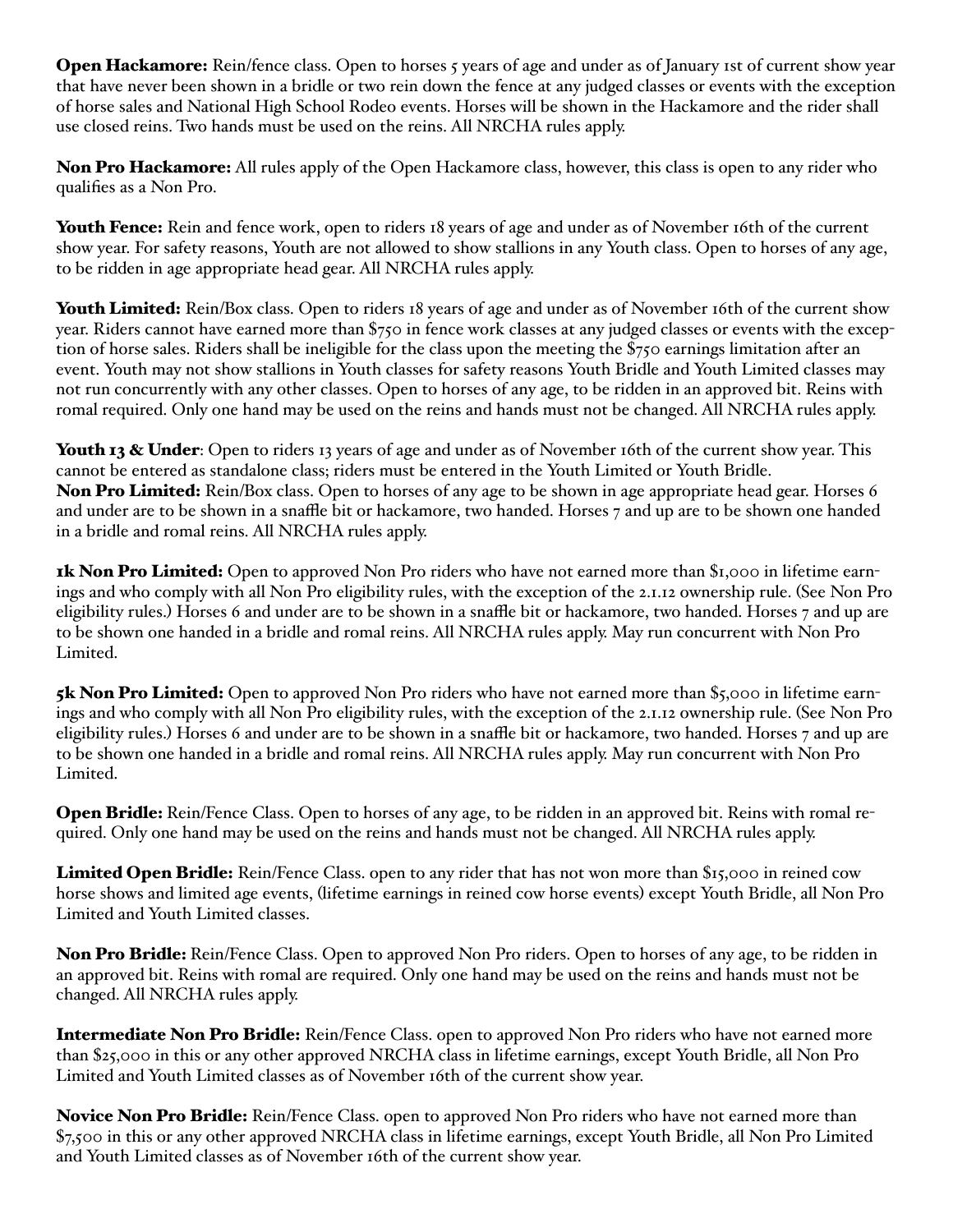Beginning Fence Work – Provisional class for 2020 and 2021. To be eligible to compete in this division, contestants must be horse show Non Pro Limited eligible and enter the horse show Non Pro Limited class. Work to consist of reining pattern, that will run concurrently with the Non Pro Limited class, and single cow work. Exhibitors are allotted one minute and thirty seconds to complete the work. Time shall begin when the gate closes behind the cow after being let into the arena. When there are 30 seconds left, the announcer will announce, 30 seconds remaining. At one minute and thirty seconds, the announcer will call for time. Exhibitors are not required to use all of the allotted time but must ride until the judge ends the run with a whistle or time expires, whichever occurs first. There are four parts to the work: boxing the cow; setting up the cow and driving / rating it down the fence to the opposite end of the arena; and boxing it at the opposite end of the arena, and then driving / rating the cow past the middle marker again. There is no expectation that the exhibitor will make a 'fence turn,' rather the drive down the fence demonstrates correct position and control around the corner.

Ranch Hand Fence: Rein/Fence class. This class is open to any rider who has earned less than \$500 down the fence. Horses can be any age. You may ride one OR two handed in split reins with a shank bit. This is a modified rein work pattern with OPTIONAL LEAD CHANGES. Fence work follows directly after your rein work. Please note, this is not an NRCHA approved class and does not require an NRCHA membership. No tie downs or martingales.

Ranch Hand Boxing Class: Rein/box class. This class is open to any rider who has earned \$500 or less in cow horse competition. Horses can be any age. You may ride one OR two handed in split reins with a shank bit. This is a modified rein work pattern with OPTIONAL LEAD CHANGES. Boxing a cow follows directly after your rein work. Please note, this is not an NRCHA approved class and does not require an NRCHA membership. No tie downs or martingales.

After each work, headstalls must be dropped and bits checked. Use of illegal and/or training equipment will not be permitted in the show arena on the day of the show, either one hour previous to show time or during the performance. Training equipment will be permitted in designated warm-up times only. Exhibitors must wear a western hat or helmet approved for riding by an equine organization, boots & long sleeve shirt, chaps or chinks are mandatory. On show day & until the conclusion of the show, any persons entering the show pen must be wearing western attire. Youth (Under 18) must be wearing a helmet while mounted at all times.

The "Cow Up On The Coast" show committee reserves the right to accept or reject any entry. All decisions are final. The CCRCHA reserves the right to cancel, transfer or reschedule the event without notice and/or liability. In the event of cancellation all entry fees paid to date will be refunded. These rules & conditions are subject to change by action of the CCRCHA Board of Directors.

#### **Substitutions**

Rider Substitutions: Rider substitutions can be completed only by contacting the CCRCHA Office.

**Horse Substitutions:** In order to complete a horse substitution the following items must be sent to the CCR-CHA office or presented to the Horse Show office at the show:

- a. A Veterinary note explaining as to the reason the horse is not able to be shown.
	- b. A copy of the new entry's registration papers or veterinary age authentication (Futurity and Derby classes only).
- c. A new entry form must be completed.

Please note that any current entry that would like to substitute must provide all the items listed above or it will be considered a late entry with late entry fees added.

Change of ownership: If any entry changes ownership, the entry will retain eligibility by complying with the following:

a. Notification of change in ownership to the committee.